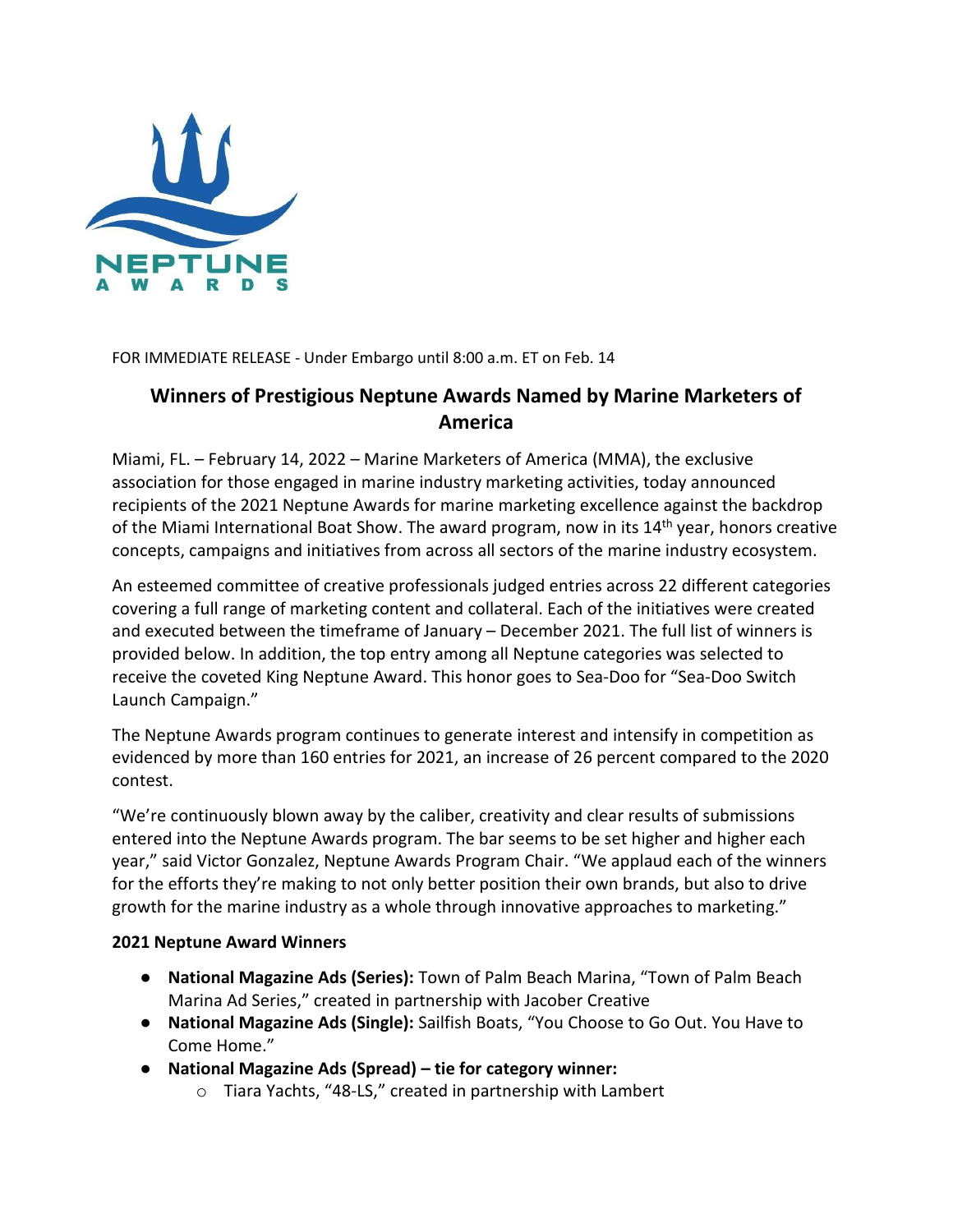- o Suzuki Marine USA, "Really Good Day"
- **B2B Marketing:** Cruisers Yachts, "Cruisers Yachts PRO B2B App & Website," created in partnership with Channel PRO
- **Diversity Initiatives:** Malibu Boats, "Brave the Wave Adaptive Surf Tour"
- **Email Marketing:** Nautique Boat Company, "Nautique Lead Nurture Program"
- **Event Marketing/Grassroots:** Mercury Marine, "V12 OEM Launch Event"
- **Marketing Innovation:** Bombardier Recreational Products, "Sea-Doo Switch Launch"
- **Integrated Marketing Campaign:** Heyday Wake Boats, "Heyday H22 Launch"
- **Mobile Apps:** Mercury Marine, "1<sup>st</sup> Mate"
- **Newsletters Print & Digital:** Strong's Marine, "DESTINATIONS Newsletter (print & digital)
- **Online Advertising:** Seakeeper, "Localized Digital"
- **Public Relations:** Water Sports Foundation (WSF), "Boating Safety Outreach Campaign," created in partnership with Kenton Smith Marketing
- **Product Literature:** Sailfish Boats, "Catalog-Magazine-Hybrid," created in partnership with Dino Marketing Group
- **Regional Local Marketing:** Town of Palm Beach, "Town of Palm Beach Marina Re-Launch," created in partnership with Jacober Creative
- **Social Media:** Recreational Boating and Fishing Foundation (RBFF), "Tik Tok Launch"
- **Video Single Long:** Malibu Boats, "Bringing Families Together"
- **Video Single Short:** Lowe Boats, "Brand Video"
- **Video Series:** Sportsman Boats, "Behind the Glass"
- **Website Corporate & Brand:** Nautique Boat Company, "Nautique Website"
- **Website Special Landing Pages:** Mercury Marine, "V12 Scroll to Launch Landing Page"
- **Special Category Retention:** Yamaha WaterCraft Group, "Yamaha Customer Retention Campaign"

## **2021 Honorable Mentions:**

- **National Magazine Ads (Single):** Dockmate & Rushton Gregory, "Dockmate"
- **National Magazine Ads (Spread):** Town of Palm Beach Marina, "Town of Palm Beach Marina"
- **B2B Marketing:** American Boat and Yacht Council (ABYC), "Aquatic Invasive Species Awareness"
- **Diversity Initiatives:** Aquila, "Aquila Attracting Women Boaters Two Hulls at a Time"
- **Email Marketing**: MarineMax, "Together Again"
- **Event Marketing/Grassroots:** Sea-Doo, "Sea-Doo 'Switch It Up' Press Experience," created in partnership with LOOK Marketing
- **Marketing Innovation:** Sportsman Boats, "Digital Catalog QR Cards"
- **Integrated Marketing Campaign:** MasterCraft Boats, "Let Her Rip," created in partnership with Black Oak Creative
- **Mobile Apps:** Yamaha, "MyYamahaOutboards"
- **Newsletters Print & Digital:** Siren Marine, "Monthly e-Newsletter"
- **Online Advertising:** Boston Whaler, "Evergreen Campaign"